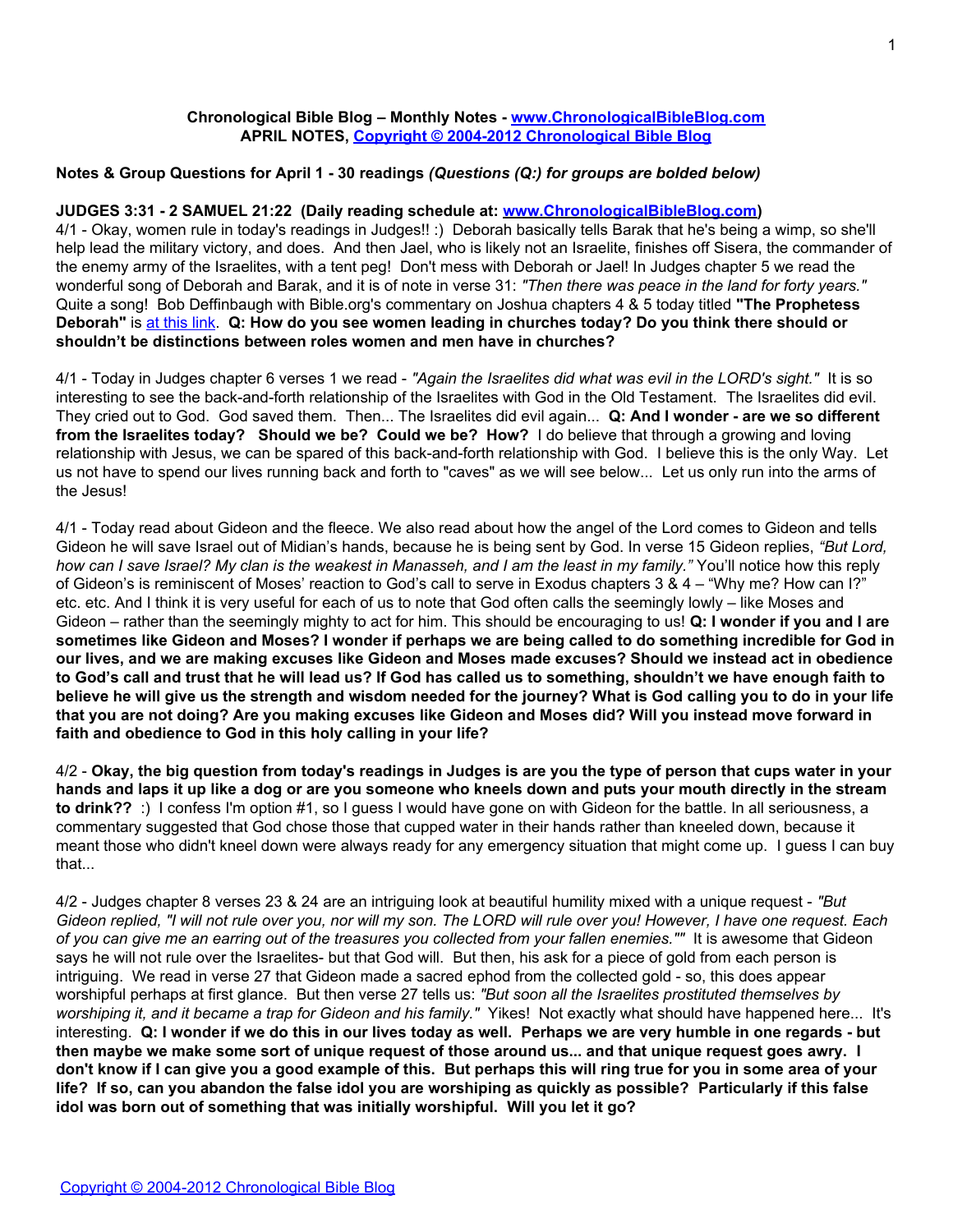4/3 - Allright, I don't know about you, but I'm seeing quite a bit of pride flowing around in Judges recently - particularly in today's readings. And we all know the old saying, "Pride goeth before the fall." And indeed we are seeing people fall after their prideful fits. In fact, Satan himself was guilty of the sin of Pride. He wanted to be equal with God. He thought he was all that and a bag-o-chips. But he ain't. Never will be. So, maybe the saying in regards to Satan certainly is "Pride goeth before the Fall." And that's Fall with a capital "F" unfortunately. We saw Abimelech's deadly pride in yesterday's readings when he had killed 70 of Gideon's sons - his half brothers - so that he could rule the people of Schechem. Pride & Power. Deadly combination then - and still is today. We then read Jotham's parable in yesterday's readings and see that his words came true in today's readings. I am amazed at the depth of Abimelech's sin of pride even in his dying moment when we read in chapter 9 verses 52 through 54 today: *"Abimelech followed them to attack the tower. But as he prepared to set fire to the entrance, a woman on the roof threw down a millstone that landed on Abimelech's head and crushed his skull. He said to his young armor bearer, "Draw your sword and kill me! Don't let it be said that a woman killed Abimelech!""* Wow... Now - don't get me wrong. I think for me to say that Abimelech was completely prideful and that I am not is the same sin - pride. It would be prideful for me to put myself above Abimelech. He's not a lot different than we are today. I think pride is something we all probably struggle with at some level or at some point in our lives. I know I do. We are all sinners. And as I read about Abimelech in Judges today - or reflect upon Satan's Fall - I realize that pride is a sin that we really must vigilantly watch our entire lives. If we don't, I think we can get blinded to the fact that we're prideful - and we'll say dumb things like "don't let it be said that a woman killed (fill in your name as if you were to say this about yourself in the 3rd person, cuz that's how you refer to yourself when you are prideful)!" :) Pride kills... let us pray for humility in our lives today. God can redeem and heal us from our pride! **Q: Have you ever struggled with pride? Do you think pride might be an ongoing struggle for most of us (all of us?) for most of (all of?) our lives?**

4/4 - Today we read about Jephthah and his daughter - and the related vow. It is interesting to note that some Biblical scholars do not think that Jepthah actually killed his daughter, but that she simply died a virgin, as verse 38 says. However... verse 38 also says he kept his vow. Keep in mind that oftentimes the Bible reports "just the facts," which does not necessarily mean the "facts" or actions of what us humans did was pleasing in God's sight. Human sacrifice was not part of God's laws or plans. It is clearly forbidden in Leviticus chapter 20 verses 1-5 and in Leviticus chapter 18:21 - *" 'Do not give any of your children to be sacrificed to Molech, for you must not profane the name of your God. I am the LORD."*

4/4- Today we begin reading four chapters about Samson, the last of the judges. You'll notice that the author of Judges often compares the story of Samson's birth and life with the story of Israel. Samson was a Nazirite, which meant he could drink no alcohol, could not cut his hair, and could have no contact with the dead. I found it interesting that Samson's mother was commanded by the angel in Judges 13 today to not drink any alcohol during her pregnancy. Obviously this is important for health reasons, but also it seems it is important because Samson was a Nazirite - whose life began in his mother's womb. More info on Nazirite's is [at this link](http://blank/). Interesting story today about Samson & the lion! Pretty gross that he ate the honey made in the lion's carcass on the way to his wedding! :) You'll note in our readings of Samson that he is drawn to Philistine women, which was against God's law and the Philistine's were Israel's enemies then. Hence, his parents did not approve of the marriage. **Q: How did the readings about Samson stand out to you?**

4/4 - Judges 15 today is quite a chapter! Whew... Samson is a whirlwind in this chapter... I know I probably should not chuckle about this - but a donkey's jawbone?? Who would have ever thought this could be a lethal weapon. Well, now we all know it can be indeed. In Judges chapter 16 verse 3 we continue to see Samson's strength - *"But Samson stayed in bed only until midnight. Then he got up, took hold of the city gates with its two posts, and lifted them, bar and all, right out of the ground. He put them on his shoulders and carried them all the way to the top of the hill across from Hebron."* And then we get to the famous story of Samson & Delilah. In verse 21 the Philistines finally overpower Samson by cutting his hair - a symbol of Samson's relationship with God. **Q: What stood out to you in reading about the life of Samson and Samson & Delilah? Have you ever been in an unhealthy relationship that God brought you out of?**

4/5 - Judges chapter 17 & 18 are sad chapters to read! In these chapters we see how far a Levitical priest had wandered from his original call to serve God - by accepting money, idols, and position in Micah's house. And we see how far the tribe of Dan had wandered from God's plan for the tribes of Israel by killing the citizens of Laish - a city that did not fall under God's judgment due to serving idols or wickedness - and Laish was outside the geographical boundaries of the tribe of Dan. Unfortunately, we see Dan's tribe worshiping idols. Verse 6 in chapter 17 stood out to me - *"In those days Israel had no king, so the people did whatever seemed right in their own eyes."* This verse certainly seems to be building up to the kings of Israel that will soon be coming. But, this verse also indicates to me the importance for each of us to have a king - so that we don't just do whatever seems right in our own eyes. Fortunately, today, we have Jesus Christ as our king. He is the best king we could ever hope for. **Q: Do you consider Jesus to be your king? In what ways is**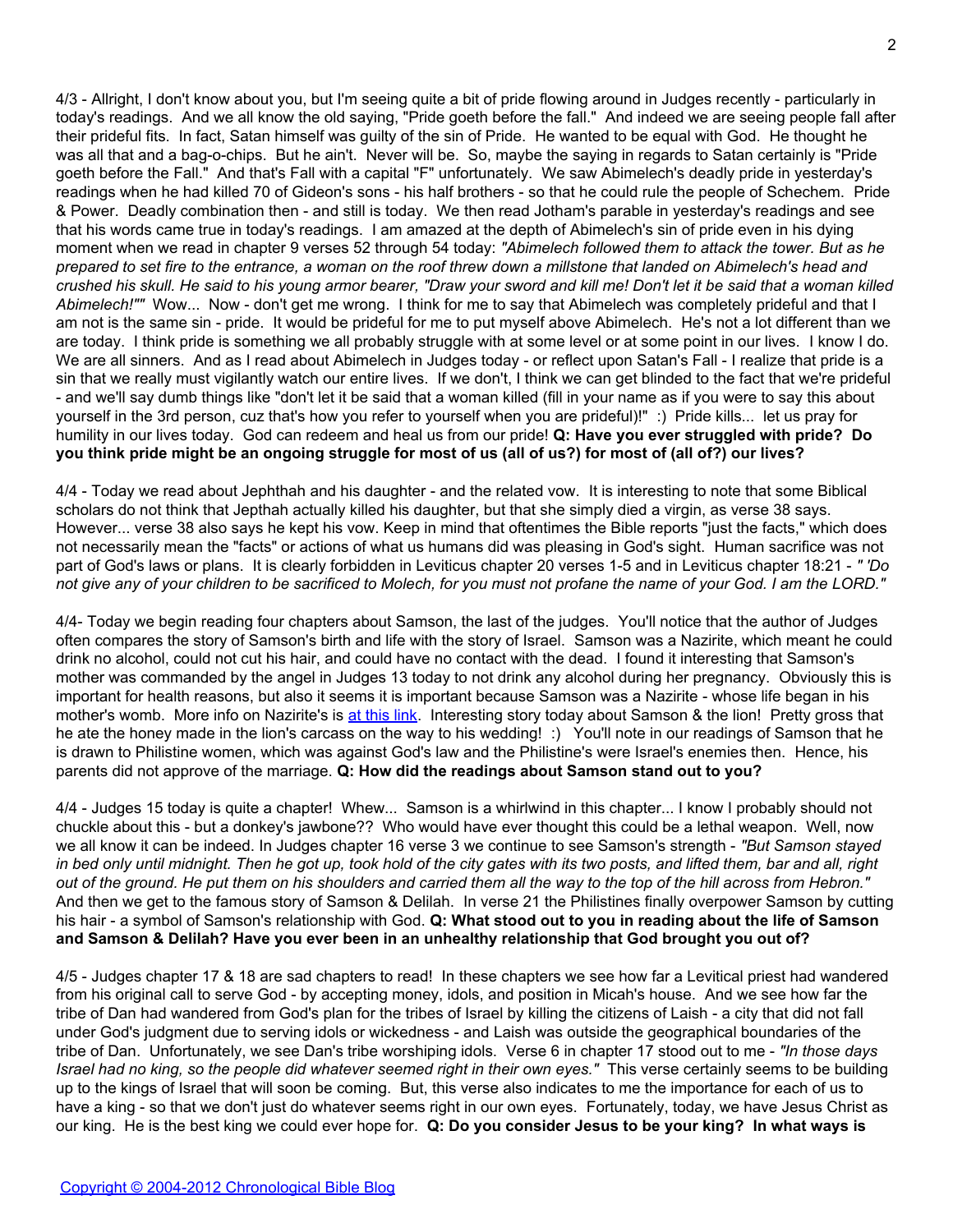#### **Jesus King over your life?**

4/6 - Hmmm... notice the similarities between Judges chapter 19 and Genesis chapter 19? In [Genesis chapter 19](http://blank/) two angels arrived in Sodom in the evening and they planned to spend the night in the town square. But Lot insisted they go with him and spend the night at his house. Then, in the middle of the night the men of Sodom came to Lot's house to have sex with the two angels. Lot offered his two virgin daughters instead... see the unfortunate similarities? Social protocol of the time - protecting a house guest at any cost - unfortunately carried more authority in Judges chapter 19 than God's law and moral convictions. Obviously this is an extreme case in Judges chapter 19.... **Q: yet, is it possible that in today's world social protocol of our time can sometimes carry more authority than moral convictions? How do we stand tall today and protect someone when this is the case? How have you stood up for moral convictions over social protocol today?**

4/6 - Today we finish the book of Judges! What a powerful and telling verse the book closes with in chapter 21 verse 25: *"In those days Israel had no king, so the people did whatever seemed right in their own eyes."* Unfortunately, so true then. And perhaps so true for us today if we don't have a king. Fortunately, we do have the opportunity to have a king through faith in Jesus. Otherwise, without Jesus as our king, we will surely do whatever seems right in our own eyes. I know I did for many years... sad years they were. **Q: How has been reading the book of Judges been for you this year? What new insights or revelations did you pick up while reading through Judges?**

4/7 - Today we are starting up – and tomorrow finishing - the wonderful book of Ruth and then moving into First Samuel. The book of Ruth is a wonderful look at faithful love in human relationships, and in a family in particular. I like how Zondervan describes this book – "The book of Ruth is a Hebrew short story, told with consummate skill. Among historical narratives in Scripture it is unexcelled in its compactness, vividness, warmth, beauty, and dramatic effectiveness – an exquisitely wrought jewel of Hebrew narrative art." I hope you are ready for this jewel!

# **Ruth**

Author: Unknown

Date: During the time of the Judges

Content: The book of Ruth portrays another side to the chaotic time of the judges. In it there is a welcome relief from the bloodshed and mayhem that seemed to engulf the land because of Israel's sin. It is the story of Ruth, who decided to stay with her mother-in-law, Naomi, after tragedy struck that unfortunate woman. God returned good to Ruth in the form of a husband (Boaz) and a child, and also to Naomi in the form of grandchildren. From this family, eventually, came David the king.

Theme: The central point of this book is that even in times of crisis and despair, life may be lived according to the precepts of God and that God abundantly blesses those who do so live. The fundamental values of love, faith, trust, and goodness are greater than the hatred and violence of men, and continue from generation to generation as a light to guide those who look for the true meaning of life. *(Above commentary is from Tyndale Publishers "The One Year Bible Companion" pp. 4-5)*

4/7 - Today in Ruth chapter 1 verses 16 & 17 we will read these beautiful words of Ruth to her mother-in-law Naomi, whose husband & two sons had died - *"Ruth replied, "Don't urge me to leave you or to turn back from you. Where you go I will go, and where you stay I will stay. Your people will be my people and your God my God. Where you die I will die, and there I will be buried. May the LORD deal with me, be it ever so severely, if anything but death separates you and me."* How's that for love & commitment! **Q: Can you imagine saying these words to someone in your life today**? I pray that each of us have this type of love & commitment for our families – or that we will have this in the future with our families. It seems like nowadays families are getting more and more distanced from one another – separated sometimes by geography and I think oftentimes by individualism or other selfish reasons. **Perhaps each of us can learn something from Ruth and her dedication to her mother-in-law Naomi about what family love & commitment could and should really look like?**

4/8 - Today we begin the book of First Samuel! I cannot wait to read about Hannah, Samuel, Saul & David! **First Samuel**, Author: Unknown

Date: Probably tenth century B.C.

Content: The books of First and Second Samuel comprise one book in the Hebrew Bible because they form one continuous history covering the lives of Samuel, Saul, and David. They were separated into two books for convenience for reading. First Samuel deals with the Philistine wars and Saul's ultimate failure to deal with the enemy. The book opens with Israel's being oppressed by the Philistines (a war-like neighboring nation) and the emergence of the two early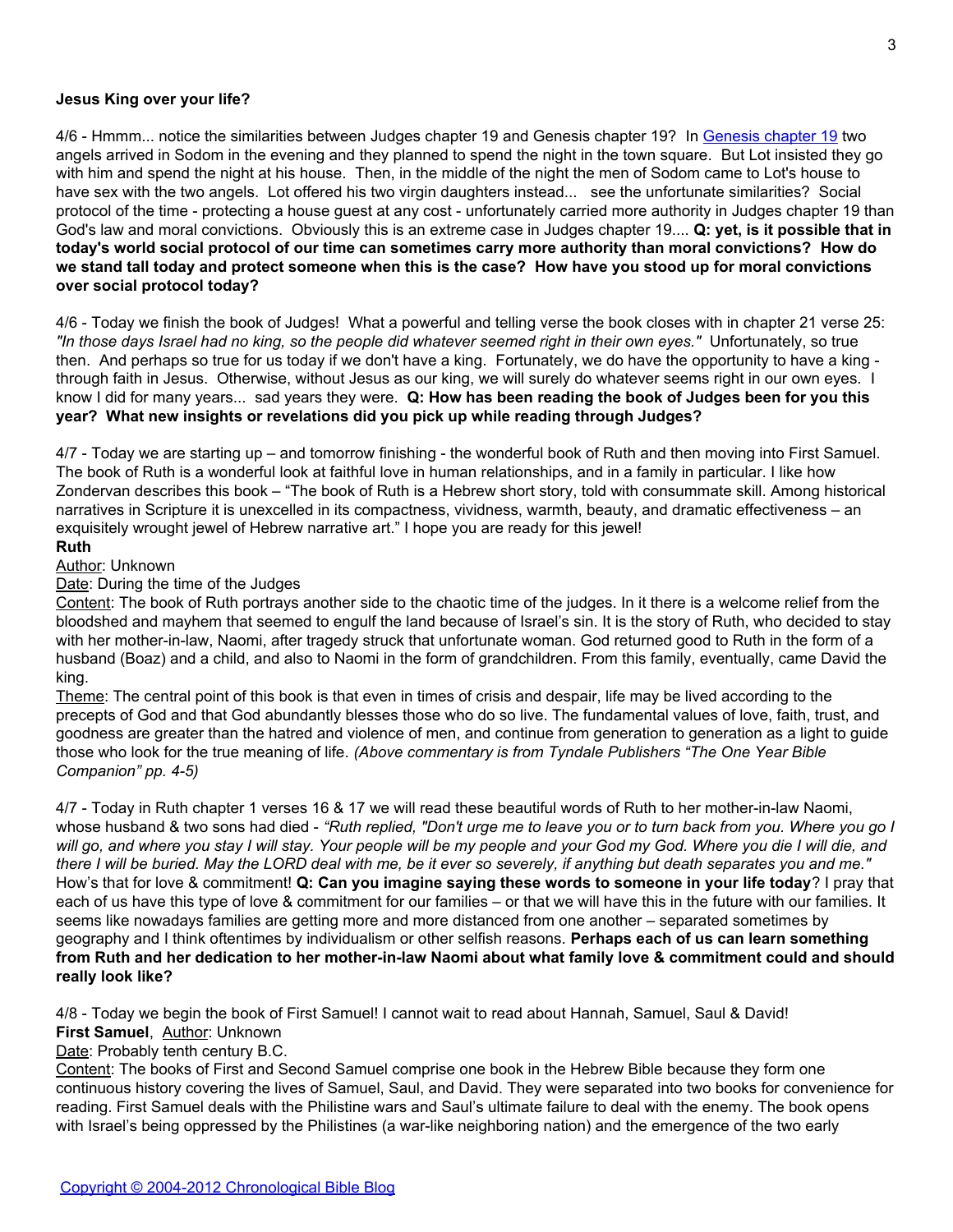leaders, Samuel and Saul. Samuel was the religious leader and Saul ultimately became the king. Saul's early victories are described, followed by his moral decline and tragic end. Balancing the decline of Saul is the rise of the youthful David who will assume leadership after the death of Saul.

Theme: The basic idea that pervades this book is that God does not make his people immune to the changes of human life, but give them grace to see things through to a satisfactory conclusion. The rise and fall of kings, times of peace and war – throughout it all God stays the same and controls human events in such a way that those who trust him will find comfort and the courage to endure. *(Above commentary is from "The One Year Bible Companion" p. 5)* **More commentary on First Samuel from Bible.org is [at this link.](http://blank/)**

Here's a great quote from this link: "One might conclude from reading the Book of Judges that the problem was the absence of a king in Israel: "In those days there was no king in Israel; everyone did what was right in his own eyes" (Judges 21:25). In First Samuel, Israel will get her king. Saul, Israel's first king, will be the kind of king the people want, and prove to be the king Israel deserves. David, Israel's second king, will replace Saul. He is God's kind of king, a man after God's heart. First Samuel tells the story of fascinating people like Hannah and Samuel, like Saul and David. There is never a dull moment in this masterfully well written history. The book closes with the death of Saul, and thus the end of David's flight from the hand of Saul, who seeks to kill him as an enemy."

4/9 - Today in 1 Samuel 2 we read the incredible Prayer of Hannah! In verse 2 we read: *"There is no one holy like the Lord; there is no one besides you; there is no Rock like our God."* This prayer of praise from Hannah really stands out to me these days. Oftentimes I think I "forget" that there is no one holy like the Lord – and I start to seek from other sources what I should only be seeking from God. I have come to realize more than ever lately that if I am feeling a strong emotion or need, I need to really reflect on that emotion or need and ask myself if God can satisfy or quench or dispel that emotion or need. The answer is always an unfailing and beautiful YES. There is no other person, place or being that will always be there for us – that will always be our Rock – that is perfectly consistent – besides God the Father, Jesus the Son and the Holy Spirit. God is holy and his holiness can take care of any emotion or need that comes up in our lives. We need to turn it over to him and trust in Him. **Q: How about you? Do you sometimes "forget" that God is holy? Do you sometimes seek from other sources what you should only be seeking from God? Do you believe that God can satisfy or quench or dispel any emotion or need that comes up in your life? Is God your Rock? Do you believe there is no one holy like the Lord?**

4/9 - 1 Samuel 2:25 stood out to me today when Eli says to his sons - *"If someone sins against another person, God can mediate for the guilty party. But if someone sins against the LORD, who can intercede?"* This is an interesting thing to consider. When we sin, are we sinning against other people and/or against God? I think generally speaking the answer is both. I have heard a pastor teach that "nobody sins in a vacuum." Not a literal vacuum of course :), but a "vacuum" meaning that your sin only affects you and you alone. This pastor went on to say that when we sin - even when we are alone - we end up affecting everyone else around us in our lives in some way. We may not consciously see how this happens, but our sin affects how we will treat others in the near future. So, it seems to me that when we sin we pretty much always sin against others, because we're in one sense letting down the community of people around us and we will behave differently to our community around us because of our sin. Now, in terms of sinning against God, I always think of Psalm 51 where David writes to God - "against you and you alone have I sinned and done what is evil in your sight." I think this is true as well - any sin we commit is a sin against God. It is interesting that David uses the term "you alone" about his sin. But, obviously, David's sin of adultery with Bathsheba affected the community around him in a big way. So, all this to say - I believe that when we sin we are sinning against God and the community of people in our lives at the same time. Eli asks in this verse above, "who can intercede for our sins against God?" Well, at that time, that was a very good question. However, in our time Jesus can and does intercede for our sins against God - if we'll ask him. We simply need to confess our sins to Jesus and ask for forgiveness and repent - in faith that Jesus is the Lamb of God who takes away the sins of the world. We are so very fortunate that we have someone - Jesus - who can intercede for our sins... This is why Jesus is called Savior. Jesus Saves us from our sins. **Q: Has Jesus saved you from your sins? How is Jesus' mediating for your sins today? Do you confess your sins to Jesus? Do you repent?**

4/10 - Interesting chapters in First Samuel today! The idol Dagon was no match for the Ark of the Covenant! You'll notice in verse 4 that Dagon ends up in a worship position before the Ark: *"And when they arose early on the morrow morning, behold, Dagon was fallen upon his face to the ground before the ark of the LORD."* Dagon was the "god" of the Philistines, and was thought to have been some sort of man / fish combo. It's fascinating to see the Philistine's send back to Israel a "guilt offering" of golden tumors and rats with the Ark. Not quite what was prescribed for guilt offerings in Leviticus... but, I guess you can give them an E for effort. :) Then we arrive at the people of Beth-shemesh who look in the ark and perish - and then the ark is sent off again to another town. We then arrive at some wonderful words from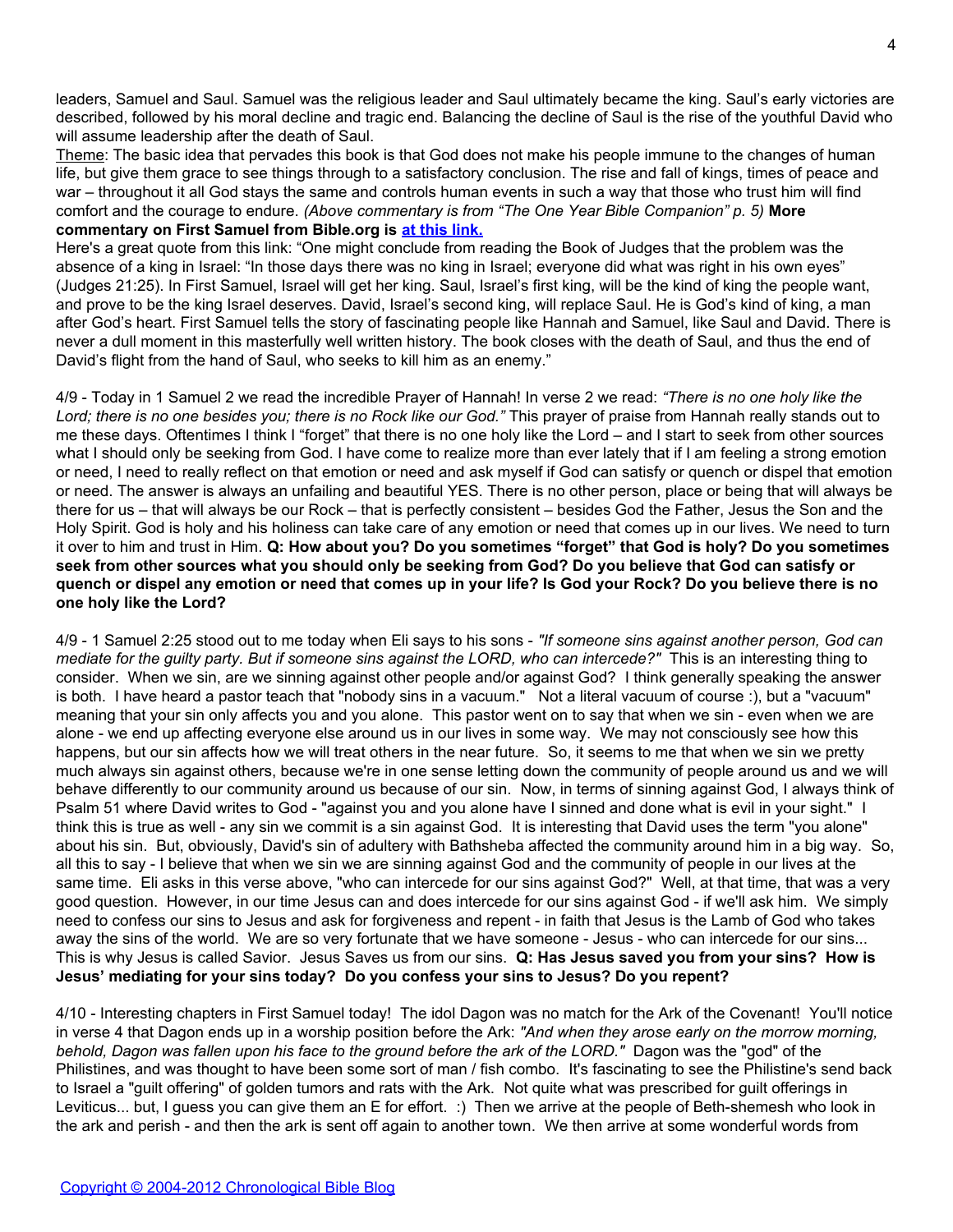Samuel in chapter 7 verses 3 & 4: *"Then Samuel said to all the people of Israel, "If you are really serious about wanting to return to the LORD, get rid of your foreign gods and your images of Ashtoreth. Determine to obey only the LORD; then he will rescue you from the Philistines." So the Israelites destroyed their images of Baal and Ashtoreth and worshiped only the LORD."* And later in verse 10 we read *- "Just as Samuel was sacrificing the burnt offering, the Philistines arrived for battle. But the LORD spoke with a mighty voice of thunder from heaven, and the Philistines were thrown into such confusion that the Israelites defeated them."* **Q: What was your reaction to reading about the Ark of the Covenant in Philistine territory and its return to the Israelites? Has their ever been a time in your life when you worshiped an "idol" of sorts, like the Israelites worshipped foreign gods, and that you realized you must give up the idol and return to the Lord? What are some idols in our modern world that we might not realize are idols?**

4/10 - We have some great dramatic reading today in First Samuel! Tyndale's One Year Bible Companion today has some good food for thought to the question of Why did Israel want a king? - "1. Samuel's sons were not fit to lead Israel 2. The 12 tribes of Israel continually had problems working together because each tribe had its own leader and territory. It was hoped that a king would unite the tribes into one nation and one army. 3. The people wanted to be like the neighboring nations. This is exactly what God didn't want. Having a king would make it easy for them to forget that God was their read leader." In First Samuel Chapter 8 we hear Samuel passing on God's warning to how the king will treat the people... **Q: Why do you think Israel wanted a King? Do you we want "kings" today as well? Who is your King? Is Jesus your King? What does his Lordship look like in your life?**

4/11 - Can you imagine hearing these words of Samuel if you were Saul in First Samuel 9:20 today: *"And I am here to tell you that you and your family are the focus of all Israel's hopes."* All you are doing is looking for your dad's lost donkeys and all of the sudden you hear this from the seer! Whew... You know though - I will say this. Being in relationship with God is always an adventure. I think oftentimes we will start out on a journey to do one thing and God ends up taking us some place completely different. Saul is about to embark on an adventure. You and I have the opportunity to embark on an adventure with God each and every day. I know that there are many times that God sends me into places & situations I would have never thought imaginable. That's the adventure of faith. It truly is not boring! I honestly think that life apart from God is truly boring. The secular life is boring. The materialistic life is boring. **Q: If you are feeling bored these days, will you break free and wholeheartedly pursue an adventurous relationship with the Lord? How do you think the life of faith is either boring or adventurous?**

4/11 - Okay - I have a temporary new favorite verse in the Bible! Today in First Samuel chapter 10 verse 22 when they were about to name Saul king, but they couldn't find him: *"So they asked the LORD, "Where is he?" And the LORD replied, "He is hiding among the baggage.""* That is awesome! I really appreciate the fact that Saul was hiding among the baggage. :) I think that's where I would be too. I hope I would be in any case. I think it's a bit scary when someone is too lustful for power. Better to have your future king hiding in the baggage... :) In First Samuel chapter 11 we see Saul really step into his role as king by defending the city of Jabesh-gilead from the Ammonites attack. Verse 2 was sad to consider when the Ammonite king said this to the citizens of Jabesh-gilead - *""All right," Nahash said, "but only on one condition. I will gouge out the right eye of every one of you as a disgrace to all Israel!""* Gouging out the right eye would be done for humiliation purposes - but also to destroy the military ability of the archers. After this point, Saul gets word back in his hometown that Jabesh-gilead is under attack. I was impressed with Saul's graciousness in verses 12 & 13 of this chapter: *"Then the people exclaimed to Samuel, "Now where are those men who said Saul shouldn't rule over us? Bring them here, and we will kill them!" But Saul replied, "No one will be executed today, for today the LORD has rescued Israel!"* Impressive. You could see where after defeating the Ammonites, Israel's adrenaline might be running high to go after dissenters. Saul put a stop to it, which was impressive. **Q: What about us today? When we are riding high on a victory of some sort and the group around us says we should forge ahead on something that does not seem right, can we stand up and say "No" to the group as Saul did on this day?**

4/11 - I like First Samuel 12 verse 7 today when Samuel says this to the Israelites: *"Now stand here quietly before the LORD as I remind you of all the great things the LORD has done for you and your ancestors"* Just like the Israelites needed reminding all the great things God has done, we need reminding today as well. We are a forgetful people. I honestly believe reading God's Word, the Bible, each day is a great way to "remember" all that God has done for each of us and our spiritual ancestors. I know that I need this daily reminder... How about you? Verse 23 is intriguing when Samuel says - *"As for me, I will certainly not sin against the LORD by ending my prayers for you. And I will continue to teach you what is good and right."* It sounds like if Samuel stopped his prayers for the Israelites, he would be sinning. Interesting. What about us today? Does God call us at times to pray for others? And if we do not respond to this call and do not pray for others, are we sinning? Interesting food for thought. I guess it's just a safer bet to continue praying for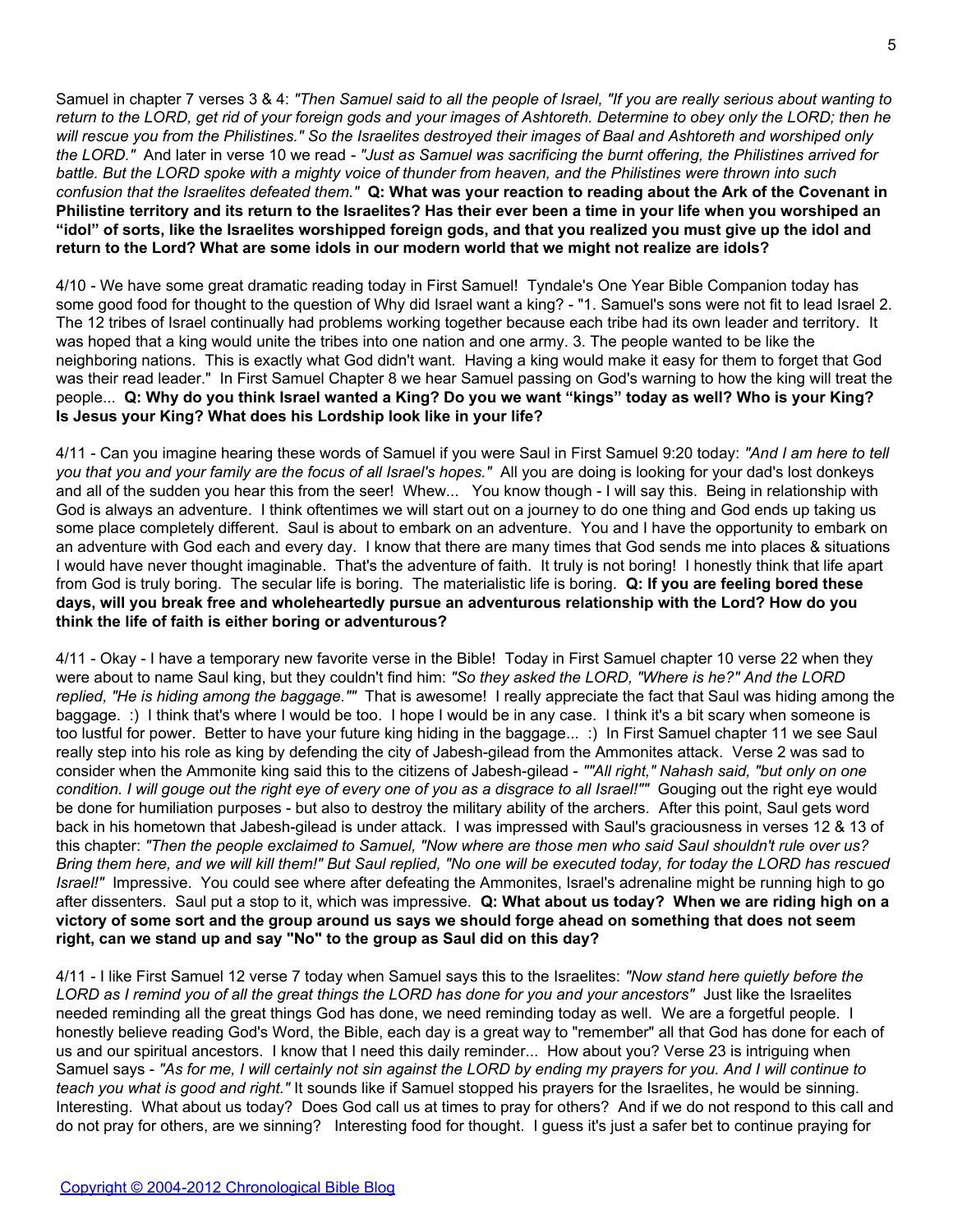others! :) In 1 Samuel 13 we see Saul's disobedience toward God, through his impatience. **Q: I wonder again about us today - are we patient people? Or are we impatient? Do we wait on God when things are not moving as quickly as we would like them to...? Should we be waiting on God or trying to hurry things up like Saul did...?**

4/12- Interesting First Samuel readings today! Jonathan was quite brave going to the Philistine camp like he did. 1 Samuel 14, verse 6 was impressive: *"Jonathan said to his armor bearer. "Perhaps the LORD will help us, for nothing can hinder the LORD. He can win a battle whether he has many warriors or only a few!""* Fortunately God helped him with an earthquake and what looked to be some unique strength in verse 13: *"So they climbed up using both hands and feet, and the Philistines fell back as Jonathan and his armor bearer killed them right and left."* Then, Saul seems to be having some power & ego & oath issues in today's readings... First he makes and oath that the men cannot eat until evening - not so wise when in the midst of battle. Then he says in verse 39 - *"I vow by the name of the LORD who rescued Israel that the sinner will surely die, even if it is my own son Jonathan!""* Well... it was Jonathan. Fortunately the people were smarter than Saul and saved Jonathan. **Q: Why do you think Saul started having power & ego & oath issues? What happened to Saul? Do we too have power & ego & oath issues in our modern day?**

4/13 - Wow. Big reading day today! David is anointed by Samuel. Saul meets David for the first time! The story of David begins! I am excited! In First Samuel 15 we read about Saul destroying most - but not all... - of the Amalekite nation. God's commands were clear to destroy all. Saul, simply put, disobeyed. Verses 22 and 23 sum up this chapter powerfully when Samuel says this to Saul: *"What is more pleasing to the LORD: your burnt offerings and sacrifices or your obedience to his voice? Obedience is far better than sacrifice. Listening to him is much better than offering the fat of rams. Rebellion is as bad as the sin of witchcraft, and stubbornness is as bad as worshiping idols. So because you have rejected the word of the LORD, he has rejected you from being king.""* **Q: Obedience is far better than sacrifice... think this is still true today? Are you more of an obedient person or a sacrificial person before God? Do you believe that rebellion is as bad as witchcraft and stubbornness as bad as worshiping idols?**

4/13 - We are beginning the story of David, which is always a blessing to read. As you know, David wrote many of the Psalms, so we've been reading some of David's writings already this year. Now we begin his story! Hang on! This is a wonderful part of the Bible – reading about David and reading the Gospel of John at the same time. . . great stuff! Bob Deffinbaugh with Bible.org has a terrific overview of David becoming Israel's King [at this link](http://www.bible.org/page.php?page_id=1485). Today in 1 Samuel chapter 17 read about David & Goliath. In verse 45 we read – *"David said to the Philistine, "You come against me with sword and spear and javelin, but I come against you in the name of the LORD Almighty."* **Q: How often in our lives today are we like Goliath, where we try to make things work or do things with our own strength or our latest technology? Goliath relied on his strength and sword and spear and javelin – and perhaps we today rely on our intellectual pride and Blackberry and career and money. David simply relied on God. David moved in the name of God. How often do you move in the name of God today? How often do you completely rely on only God today? Can you move beyond relying solely on your "strengths" and "technologies" and instead move and breathe and rely on God in every circumstance in your life?**

4/14 - This is a powerful verse in First Samuel 18:14 today: *"David continued to succeed in everything he did, for the LORD was with him."* I think that is so important to know - David succeeded in all he did because God was with him. And I believe this applies to us today as well. We will succeed in all we do if God is with us. Now - don't get me wrong - when I say succeed, I do not mean "succeed" as the world might define this word. I mean we will succeed spiritually in all we do if we are in a loving and growing and obedient relationship with God the Father through Jesus the Son (who is God). This success might mean that we actually become "poor" in the world's eyes and serve overseas or in our own town in a ministry that won't make us a million. But - if we are living in right relationship with God than we have truly succeeded in life. Nothing else matters. **Q: Is God with you today? How do you know? How do you invite God to be with you in your daily life?**

4/14 - It is great to see Jonathan asking his father Saul to not murder David in First Samuel chapter 19. I read a commentary that said Jonathan had really been won over by David after David killed Goliath. It is thought that perhaps David shared with Saul and Jonathan his faith in God and why he was fearless of Goliath early in chapter 18 or late in chapter 17 (in yesterday's readings), and that Jonathan believed David's faith was true. In any case, we do see in chapter 18 verses 3 & 4 these words: *"And Jonathan made a special vow to be David's friend, and he sealed the pact by giving him his robe, tunic, sword, bow, and belt."* Jonathan is obviously living up to this pact here in chapter 19. **Q: How do you win friends and influence people in your life today? Is it on your own? Or is it through your faith and actions? How would you define a true friend?**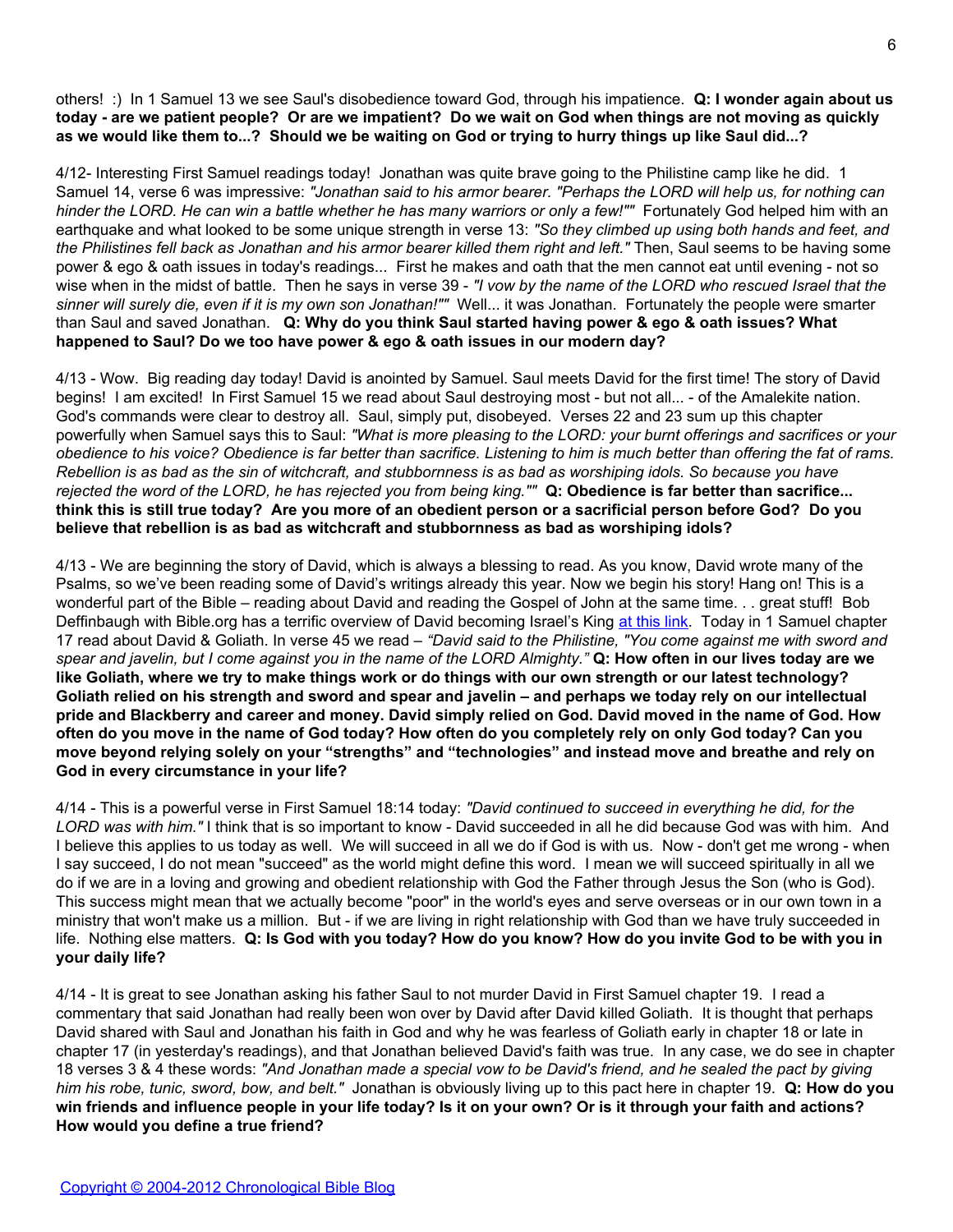4/14 - Psalm 59 has some powerful imagery of the *"night of danger"* in verse 14 and the *"morning of deliverance"* in verse 16 - *"But as for me, I will sing about your power. I will shout with joy each morning because of your unfailing love."* I like that thought - shouting for joy each morning because of God's unfailing love. I pray that in some way I "shout" for joy each morning because of God's love. **Q: How about you? Do you in some way "shout" for joy each morning because of God?**

4/15 - Great readings about Jonathan & David today! 1 Samuel 20 verse 13 today seems to indicate that Jonathan realizes that David will be the king after his father Saul: *"May the LORD be with you as he used to be with my father."* Verse 17 is beautiful - *"For Jonathan loved David as much as he loved himself."* **Q: Who are people in your life that you love as much as you love yourself? Do you think that there should be people in your life that you love as much as you love yourself? Do you love Jesus as much as you love yourself? Do you think that God loves you as much as He loves Himself?**

4/15 - Psalm 34 verse 9 in the NIV reads: *"Fear the LORD, you his saints, for those who fear him lack nothing." Q:* **What does fearing God mean to you? Do you think that fearing God is a good or bad thing? Why? Do you think it is possible to both love God and fear God at the same time? What do you think of when you hear the word "saints"? Do you believe that you are a saint? Do you want to be a saint? Are you acting like a saint? Do you believe that those who fear God lack nothing? Why would this be?**

4/15 - I love Psalm 34 verses 17 & 18 today: *"The LORD hears his people when they call to him for help. He rescues them from all their troubles. The LORD is close to the brokenhearted; he rescues those who are crushed in spirit."* I am sure all of us have moments of needing help. Moments of trouble. Moments of being brokenhearted. Moments of being crushed in spirit. **Q: The big question is what do you do in those moments? Or, who do you turn to? Do you call to God in those moments? How do you know that he will help you? How do you know that he will rescue you? How do you know that he is close to you? How do you know that He is near?**

4/16 - Psalm 57 verse 8 is amazing - *"Wake up, my soul!"* What 4 great words. . . wake up my soul! **Do you ever feel like you need to say this to your soul?** I know that I have in my past. There have been times in my life where I have felt spiritually asleep. Just completely slumbering. . . and I have begged my soul to wake up! Fortunately, I finally learned that I could not wake up my soul on it's own. I needed the Father, the Son, and the Holy Spirit to wake up my soul. . . and the Spirit keeps it awake today. If you feel that you need your soul to wake up, will you prayer to the Father, Son, and Holy Spirit to indwell your soul and to wake it up? **Q: How do you wake up your soul? Have you ever felt spiritually asleep? What awakens you?**

4/16 - Psalm 142 is a prayer of David's when he was fleeing Saul and was hiding in a cave. David is praying for deliverance to God from his enemies. I thought verse 3 was powerful - *"For I am overwhelmed, and you alone know the way I should turn. Wherever I go, my enemies have set traps for me."* **Q: Have you ever felt this way? Overwhelmed? And traps every which way you look? And you have no idea which way to go? At a time like this, will you cry out to God as David did in this Psalm? Will you** *"pour out your complaints before him and tell him all your troubles"?* **(v. 2) Do you believe that God knows which way you should turn? Will you allow God to** *""be your place of refuge"?* **In times like these, will you allow God to be** *"all you really want in life***"? (v. 5)**

4/16 - Very sad readings today in First Samuel 22 as we read about the slaughter of the priests. Sadly fitting that Doeg betrayed the priests to Saul and then Saul commanded Doeg to kill the priests, because no one else would. This whole incident shows how far Saul has strayed away from God. He has lost his moral compass completely. It's interesting to recall earlier in our First Samuel readings how Saul looked like he might be a decent king initially. But, then he was disobedient to God. And then his sin continued and continued to where he is in today's readings. This should be a warning to each of us to not stray from God like this. If we are allowing ourselves to be disobedient to God or if we are continuing in a sin, we are slaves to that sin. And this slavery to sin can grow and grow until we lose all moral control, as Saul has. **Q: Have you ever been a slave to sin? Are you a slave to sin now that you need to repent of? Have you ever seen others enslaved to sin? How can you or they be truly free of that enslavement to sin?**

4/16 - Verse 9 in Psalm 52 stood out to me today - *""I will praise you forever, O God, for what you have done. I will wait for your mercies in the presence of your people."* **Q: Are you looking forward to praising God forever? Are you willing to wait for God? If things don't seem to be moving as quickly as you would like them to in your spiritual life, will**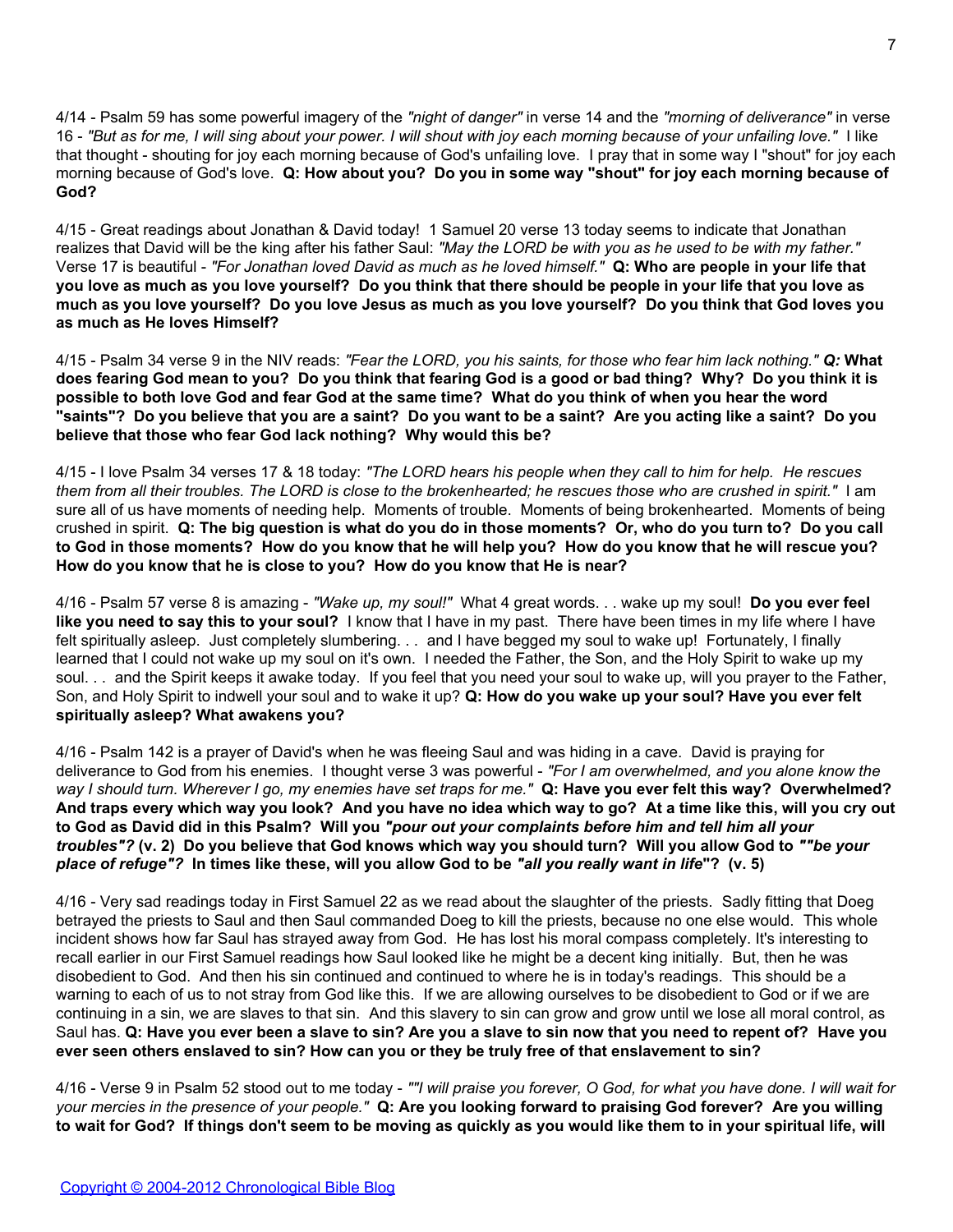**you still wait for God? And will you do so in the presence of God's people? Do you believe that being part of a church community can help you during a time of waiting for the Lord? And do you believe that you can help others in your church to wait as well?** Then, together you can look forward to praising God forever for what he has done and will do.

4/17 - I love the mini-reunion of Jonathan and David in First Samuel 23 verses 16 & 17 - *"Jonathan went to find David and encouraged him to stay strong in his faith in God. "Don't be afraid," Jonathan reassured him. "My father will never find you! You are going to be the king of Israel, and I will be next to you, as my father is well aware."* **Q: What great words of encouragement from Jonathan! Who is the last person you encouraged? Do you make it a habit to encourage people around you regularly? Who is someone you can encourage big-time today or tomorrow?**

4/17 - I like Psalm 54 verse 4 a lot - "But God is my helper. The Lord is the one who keeps me alive!" **Q: Is this true in your life? Is God the one who keeps you alive? Or are you trying to lean on other things as your source of life?** I believe it is such a blessing to surrender more and more to God until we get to the point where truly this true for us - God is the one - and only - who keeps us alive. I am not saying I am there yet - but I'm trying to get there. I'm trying to surrender more and more each day to Jesus and the Father - all that I am - all that I am living for. I pray that in your life and in mine God will be the one who keeps us alive!

4/17 - Interesting chapters today! David is essentially put to the test by God over the next 3 chapters - 2 tests today and 1 tomorrow. And the test is this - obedience. You'll recall that Saul fails the test of obedience early in his kingship. David passes the tests - he does not kill Saul and he does not kill Nabal. He could have killed both. First Samuel 24 verses 5 through 7 are a great look at David's character when Saul was in the cave - *"But then David's conscience began bothering him because he had cut Saul's robe. "The LORD knows I shouldn't have done it," he said to his men. "It is a serious thing to attack the LORD's anointed one, for the LORD himself has chosen him." So David sharply rebuked his men and did not let them kill Saul."* **Q: Have you ever been tested in your obedience to the LORD like David was? When have you remained obedient and faithful in the face of great temptation?**

4/17 - How impressive is Abigail in First Samuel chapter 25! Her speech to David in verses 24 through 30 is awesome. She takes all the blame. Calls out Nabal. Gives David gifts. And smartly lets him know he doesn't need this blood on his hands. David is clearly impressed. **Q: Have you ever met someone with amazing wisdom displayed like Abigail's? How might we obtain wisdom in our lives today? Does our world value wisdom today?**

4/18 - Interesting... in First Samuel 28 Saul bans mediums - wise - and then becomes desperate for one - unwise... The medium seems to get quite freaked out that she has called up Samuel. Commentaries suggest that she is used to calling up satanic / demonic forces. She (possibly) connected to Samuel somehow here and was freaked out by it. And Samuel tells Saul exactly what he probably knows in his heart. God has left him - a long time ago - because of his disobedience. Consulting a medium is just one more disobedient act in a string of them. I pray that no one reading this consults mediums or does tarot cards or gets into palm readings or any of that garbage. It is spiritually dangerous and risky to get into any of that. Unfortunately, I know that things like "tarot card reading parties" are somewhat popular today. I have been invited to them and have not gone - and told the hosts why I was not attending. Please avoid this spiritually risky stuff. It is no joke dangerous. **Q: Have you ever had to flee from risky activities like tarot card readings or psychics? How can we help our friends flee these activities?**

4/18 - First Samuel chapter 29 verse 8 read a bit strange to me: *""What have I done to deserve this treatment?" David demanded. "Why can't I fight the enemies of my lord, the king?""* It seemed odd, at first read, that David would say this to King Achish of the Philistines. Commentaries suggest that David may have purposefully made an ambiguous statement here, such that Achish (and maybe us) would think he was referring to Achish - when perhaps he was referring to God or Saul as David's "lord, the king." With David's madman acting and wisdom, this ambiguous type statement with another meaning would not be surprising... In First Samuel 31 today we read about the death of Saul. At the very end Saul did what he always did - took things into his own hands. Relied on himself. Fell on his own sword. Perhaps sometimes in our lives today we are not so different from Saul. Maybe we try to take things into our own hands. Rely on ourselves. But hopefully never fall on our own swords... We should instead be leaving things in God's hands and relying fully on God. **Q: What did you learn from reading 1 Samuel this year? What did the life of Saul teach you?**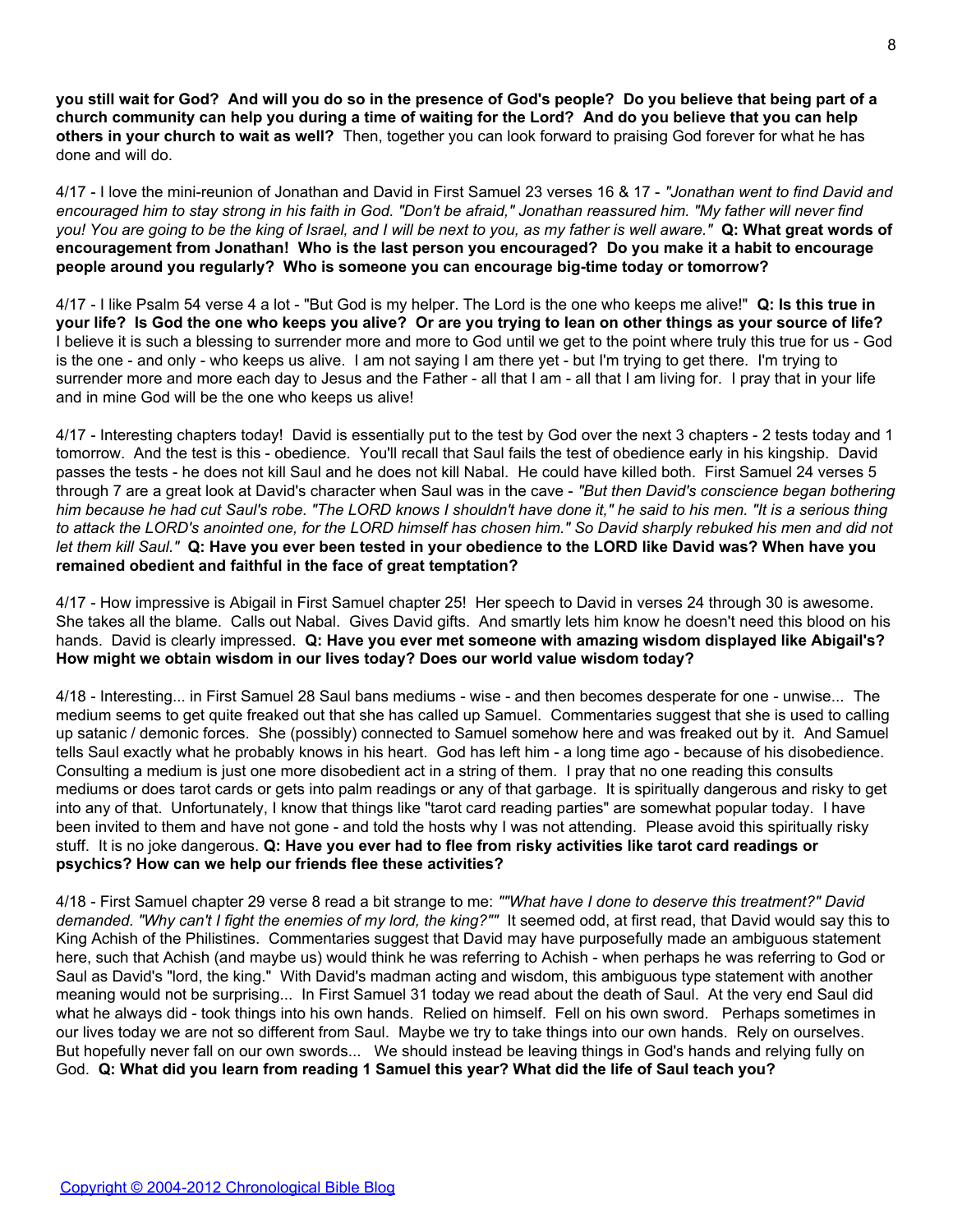4/18 - Psalm 56 verse 10 makes a One Year Bible blogger quite happy :) *"O God, I praise your word. Yes, LORD, I praise your word."* **Q: Does this verse make you happy? Do you praise God for the gift of the Bible? Do you praise God's very Word, the Bible?**

4/19 - Today we begin the book of Second Samuel!

**Second Samuel**

Author: Unknown

Date: Probably tenth century B.C.

Content: Second Samuel covers approximately forty years, which is the bulk of David's reign as king. It begins with David's being proclaimed king and consolidating his position against others who claimed the throne. David moved the capital to Jerusalem, brought the sacred Ark of the Covenant there, and ultimately defeated the Philistines for all time. David's troubled career is described in some detail, including his family problems (his son Absalom) and his personal problems (adultery with Bathsheba). A summary of David's later years concludes the book.

Theme: The life of David is given as an example of good and of evil. The sins of David are exposed – so that too much trust will not be put in men. The victories of David are recorded – so that it may be seen what God can do with someone who wholly trusts in him. God used David in spite of his faults because he found in David a willingness to repent and start again, no matter how far he had fallen. *(Above commentary is from Tyndale Publishers "The One Year Bible Companion" pp. 5-6)* More commentary on Second Samuel is at these 2 links –

[http://bible.org/page.php?page\\_id=557](http://bible.org/page.php?page_id=557)

[http://bible.org/page.php?page\\_id=965](http://bible.org/page.php?page_id=965)

4/19 - Today in 2 Samuel chapter 1 we read about David's lament for Saul & Jonathan. This year in going through the One Year Bible, I have really been intrigued by Jonathan and David's relationship. They became incredible "brothers" it seems – much like we now have "brothers" and "sisters" in Christ today. And there seems to have been an amazing love between Jonathan and David – not sexual in any way, but a pure brotherly love. In verse 26 we will read – *"I grieve for you Jonathan my brother; you were very dear to me. Your love for me was wonderful."* Personally, I have been thinking about this word "love" quite a bit in recent months. I don't know if this is going to sound strange – I hope it's a good sign :) - but I find myself using the word "love" more and more often when referring to and thinking of others in my life. I have found myself saying recently, for example, "there are so many people in my church that I love and I believe love me." I guess I'm getting to this stage in my life that may seem at first glance sentimental – but I think it is something more. I believe God is love. And yes, God is judge and many other things. But I do believe that love is a very godly thing. And I guess I'm getting to the point in life where I realize that I truly do love so many people in my life – with a brotherly or sisterly love – and maybe perhaps a few love me too. **Q: I pray this is the case in some way in your life? Are there people in your life that you love with a brotherly or sisterly love? Are there people in your life that were like Jonathan was to David? Are there people in your life where you are like Jonathan was to David? How familiar are you with love as expressed in [1 Corinthians 13?](http://www.biblegateway.com/passage/index.php?search=1%20corinthians%2013) Did Jonathan have this type of love? Do you?**

4/20 - Today's Second Samuel readings are quite dramatic! We start off with the beginnings of what I think you could call a civil war between Judah and Israel in chapter 2 verses 15 through 17: *"So twelve men were chosen to fight from each side—twelve men of Benjamin representing Ishbosheth son of Saul, and twelve representing David. Each one grabbed his opponent by the hair and thrust his sword into the other's side so that all of them died. So this place at Gibeon has been known ever since as the Field of Swords. A fierce battle followed that day, and Abner and the men of Israel were defeated by the forces of David."* In chapter 3, it is interesting to see how David got so mad at Joab for killing Abner. Understandable for many reasons - murder being the main one - but also Abner was working to bring David's kingship to all of Israel. Joab's murder of Abner threatened the civil war between Judah and the rest of Israel to start up again. **Q: How does all the fighting and murder stand out to you in the Old Testament readings? Does fighting and murder continue in our world today? Why is this?**

4/20 - Today in Second Samuel 23 we read about David's mighty men. It is sad to read the name of Uriah the Hittite in verse 39. Another reminder of David's sin against Bathsheba and Uriah - one of David's own mighty men... And, yes, another reminder of God's forgiveness of David - and God's offer of forgiveness to you and me today. **Q: Have there been any "mighty men (or women!)" in your life that you have sinned against? Will you go to God for forgiveness for that sin today? And will you apologize and reconcile with the mighty man/woman in your life that you need to apologize to / reconcile with?** Interestingly, I think this whole forgiveness/mercy talk ties in very nicely into Psalm 123 today. As Psalm 123 sings to us today: *"Have mercy on us Lord, have mercy."*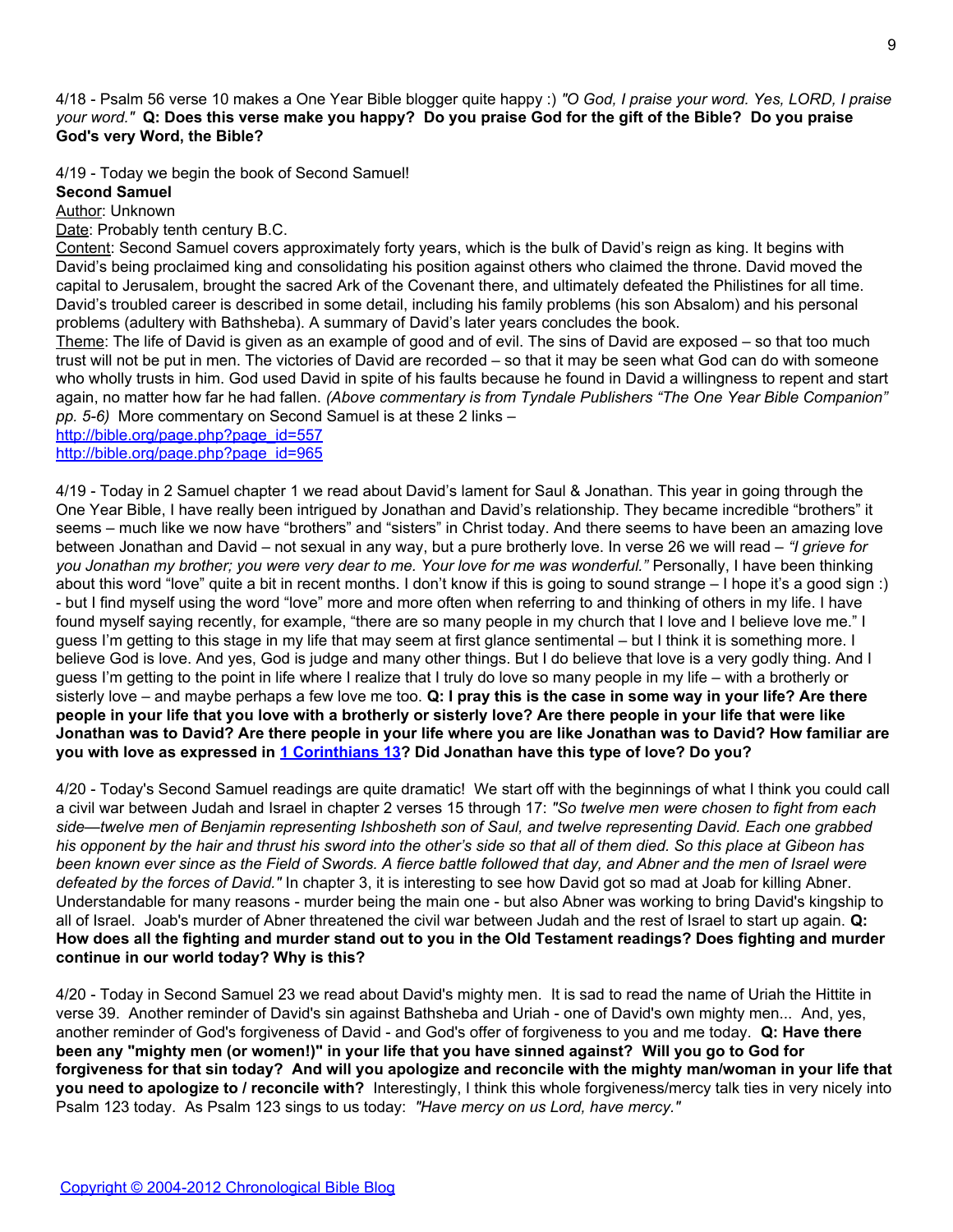4/21 - Second Samuel chapter 4 verse 11 stood out as David said this to the 2 murderers of Ishbosheth: *"Now what reward should I give the wicked men who have killed an innocent man in his own house and on his own bed? Should I not also demand your very lives?"* Similar to the Amalekite who claimed to have killed Saul and reported this news to David, David was not happy with the news. This all reminds me of the old adage that you cannot fight evil with evil - you'll get corrupted in the process. These 2 guys murdered an innocent man, thinking they were doing a greater good for David. David disagreed. **Q: Are there times in our lives where we do something wrong / bad / lie / evil for what we think might be a greater good? Aren't we then corrupted in the process?**

4/23 - In Second Samuel chapter 6 when the Ark is brought back to Jerusalem verse 14 is phenomenal to imagine: *"And David danced before the LORD with all his might, wearing a priestly tunic."* And David's words in verse 21 are something for you and I to consider in our lives today - *"So I am willing to act like a fool in order to show my joy in the LORD."* **Q: Are you willing to act like a food to show your joy in God? Have you ever danced before God with all your might? Think you ever could?**

4/24 - Second Samuel 7 today is a big chapter! God essentially establishes a covenant with David - it isn't expressly called a covenant, so I suppose it is more of a promise. Verse 16 is a nice sum-up of God's promise to David: *"Your dynasty and your kingdom will continue for all time before me, and your throne will be secure forever.'"* The throne is secure forever because from the lineage of David comes Jesus. Jesus is forever. Genealogies in [Matthew 1](http://www.biblegateway.com/passage/?search=matthew%201) and [Luke](http://www.biblegateway.com/passage/?search=luke%203:21-38) [3:21-38](http://www.biblegateway.com/passage/?search=luke%203:21-38) will give you more details on this lineage. It is interesting that God does not want David to build him a temple, but lets David know one of his descendants will in verses 12 & 13: *"For when you die, I will raise up one of your descendants, and I will make his kingdom strong. He is the one who will build a house--a temple--for my name."* We will later learn the reasons for this in 1 Chronicles 28 verse 3 when David says - *"But God said to me, 'You are not to build a house for my Name, because you are a warrior and have shed blood.'"* David was a warrior - as is very evident in Second Samuel 8 today. David's purpose was to unite and establish Israel. David's son Solomon will build the temple for God. I love David's prayer of thanksgiving to God in 2 Samuel 7 verses 18-29 today! **Q: How often do you pray prayers of thanksgiving like David did? Should we be thankful and express gratitude to God every day?**

4/24 - I like the imagery of Psalm 60 verse 4 a lot - *"But you have raised a banner for those who honor you -- a rallying point in the face of attack."* I do believe that if we honor God, he will in some profound way "raise up a banner" for us. A banner that will rally and encourage us in the face of attack - in the face of doubt or despair or sickness or just plain old fashioned attack from the Enemy - I believe God will give us a banner of hope. This banner could end up being one of a million different things I think, depending on the circumstances. For me, certainly a banner that rallies me each and every day is God's very Word, the Bible. I believe the Bible is indeed a banner that rallies us in the face of attack... What are some banners in your life that God is providing to rally you in the face of attack? Uh-oh, this whole banner imagery has reminded me of an old childhood song... :) Remember that children's song that goes something like this (over and over and over again...) - "Peter built the church on the rock of our faith. HIS banner over me is love."? What a great simple song! God's love very well should be a banner in our lives! **Q: How is God's "banner" over you? What are some examples of God's "banners" in your life?**

4/25-26 - Interesting set of readings these two days in Second Samuel. We start off with David showing kindness to Saul's crippled grandson Mephibosheth and we end with David committing adultery, ordering the murder of one of his warriors, and making God very unhappy. What happened to change the course of events like this?? I think this is something that each one of us should take heed of - even when things are going very well in our walk with God, things can suddenly go the wrong direction if we are not vigilant in fleeing from sin and temptation. David was obviously tempted when he saw Bathsheba from his rooftop. He should have left that temptation there, and fled from it immediately - but instead he gave into it. He asked about Bathsheba (entertaining temptation...) and invited her over and then committed adultery. Then... things got worse. That's how sin goes. Once we let it start to *run* our life it can quickly start to *ruin* our life. David thought he could trick Uriah into thinking Uriah got his wife pregnant - but Uriah in chapter 11 was behaving much more honorably than the king! He would not sleep with his own wife when he knew other warriors were sleeping on the battlefields. Uriah acted honorably. David did not. David allowed sin to run the show. Below is a powerful painting by James Tissot showing the moment on the rooftop where David allowed temptation to take over... **Q: Again - back to our lives - have you ever seen a pattern of sin running the show in your life?** I know I have in the past. It's a dangerous pattern to see taking place in our lives. It can lead to all kinds of pain and suffering for ourselves and those around us. If you are perhaps even in the midst of sin running the show in your life now, there is hope. There is confession and repentance. David does give us this example in Psalm 51. Psalm 51 David wrote after the events in chapter 11 took place with Bathsheba & Uriah. Psalm 51 is a powerful Psalm of confession and repentance. You may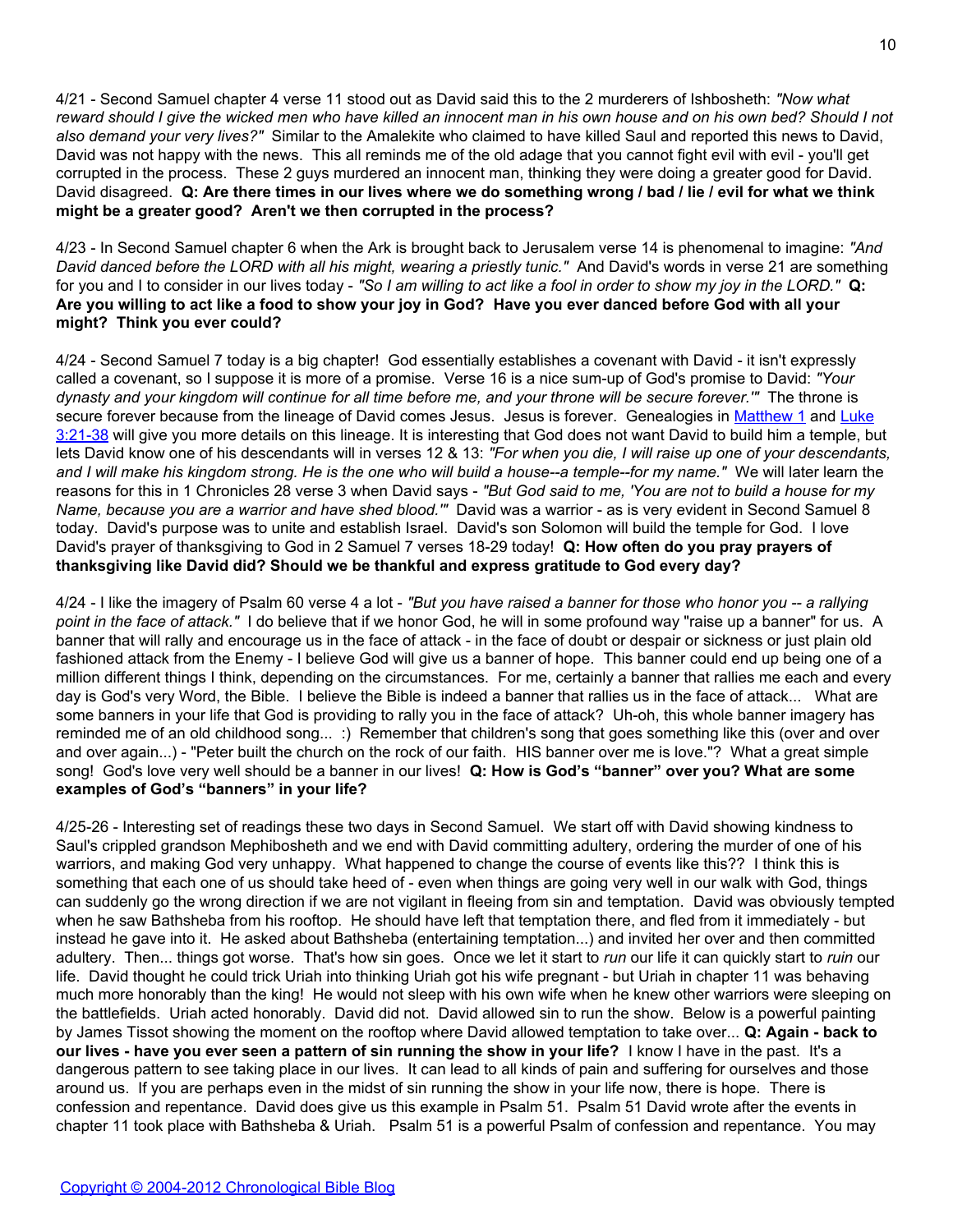be at the point where you need to pray this Psalm to God now. I think each of us does well when we pray this Psalm to God regularly. We certainly may not be at the point where David was in chapter 11 - but, we likely have sin to confess to God - even right now.

4/26 - We read a great parable from the prophet Nathan today in 2 Samuel 12! Wow. Convicting stuff for David... You'll note that David said in response to this parable in verse 6: *"He must pay for that lamb four times over, because he did such a thing and had no pity."* Well, sure enough, David paid for the death of Uriah 4 times over through the future deaths of 4 of David's sons: the unnamed son who dies in this chapter, Amon dies in chapter 13, Absalom in chapter 18, and Adonijah in First Kings 2:25. I read a commentary that said God forgave David of his sin, but God did not negate all the consequences of David's sin. **Q: Do you believe that even if we are forgiven of our sin that there still may be consequences of our sin?**

4/26 - Today we read one of my favorite Psalms! Psalm 51. Psalm 51 is David's humble prayer for forgiveness and cleansing after David had committed adultery with Bathsheba and had her husband Uriah killed in battle. I believe that this Psalm can continue to be a humble prayer for forgiveness and cleansing for each of us today. This Psalm is read by many liturgical churches during the season of Lent as a penitential Psalm. A brief quote about Psalm 51 from this Bible.org is this – "The application of the psalm to believers today should be obvious. We, like David, can and must have complete cleansing before we can fully and freely serve God in any capacity. Our eternal destiny may not be in doubt when we sin as believers, and neither was David's because he appealed to that covenant relationship, but our fellowship and service will be. God will not tolerate unconfessed sin, and so will hold us accountable if we do not confess." I've been trying to figure out my favorite portion or two of this Psalm to share with you. . . but I can't just pick one portion. It is all so powerful! Tell you what – I'm going to copy the full Psalm below in the NIV translation (my favorite for this Psalm). Please take a few moments to meditate upon this Psalm. **Q: My questions for reflection are these – Do you confess your sins to God? Do you confess your sins to others? And ask them to hold you accountable? When was the last time you confessed your sins to God? Do you have sins to confess to God today? Will you do so now? How does Psalm 51 speak to you? Can you imagine yourself praying any of these lines to God? Have you ever prayed Psalm 51 to God? Or have you prayed other Psalms to God?**

4/27 - Second Samuel chapter 13 is a sad chapter to read in so many ways! Amnon is David's first born son, so he is heir to the throne at this point. Absalom is David's third born son - but at this point he may have been second in line to the throne because David's 2nd born son, Kileab, was only mentioned once and may have died young. You'll note that there are unfortunately are some parallels in David's sin with Bathsheba and Uriah with his 2 sons' behavior in this chapter. David sinned sexually with Bathsheba - Amnon sinned sexually against Tamar in a horrible way. David sinned by ordering the murder of Uriah. Absalom sinned by ordering the murder of Amnon. Unfortunately we see a pattern of "like father, like sons..." in this chapter. I don't think this always has to be the case in our human condition - I do believe we can be redeemed and transformed and not act in sinful ways like our parents may have acted. But, I also do believe we need Jesus to save us from ourselves - in this regard of breaking the cycle/pattern of sin and in all regards. **Q: Have you seen instances of "like father, like son" in our world today? Can we break free from cycles of sin in our family histories? How?**

4/27 - Well.. this is a tough couple of chapters to read today in 2 Samuel 13 & 14! On one hand we see David showing much grace to Absalom and meanwhile Absalom is plotting to rebel against his father and then does so! At first glance it makes me wonder what on earth was David thinking? Why did he bring Absalom back to Jerusalem? But, I believe David was doing the right thing. Absalom was his son. David was trying to restore that relationship. I think about this with people in my life who have maybe "stung" me in some way. On the one hand I want to write them off - believing that they will sting me again. And maybe they will... but, I don't think writing people off is healthy ultimately for me and I don't think it is the right thing to do. I think showing grace, forgiveness and compassion is the right thing to do. I think David did this - and then he wisely got out of town when he realized Absalom was up to no good! So, he didn't completely let Absalom walk all over him. He still used wisdom. I don't know... this is a tough couple of chapters. **Q: What do you think? Did David do the right thing by bringing Absalom back to Jerusalem? Do you see any parallels in your life where someone has stung you - and then perhaps stung you again? Was it still maybe the right thing to do to show them grace and forgiveness? And maybe even to do so again?**

4/28 - We have more sad readings today in Second Samuel! However, it is impressive to see David's countenance in the midst of all of the chaos going on around him. I love David's words in 2 Samuel 16:10-12 when Shimei is cursing David: *"If the LORD has told him to curse me, who am I to stop him? My own son is trying to kill me. Shouldn't this relative of*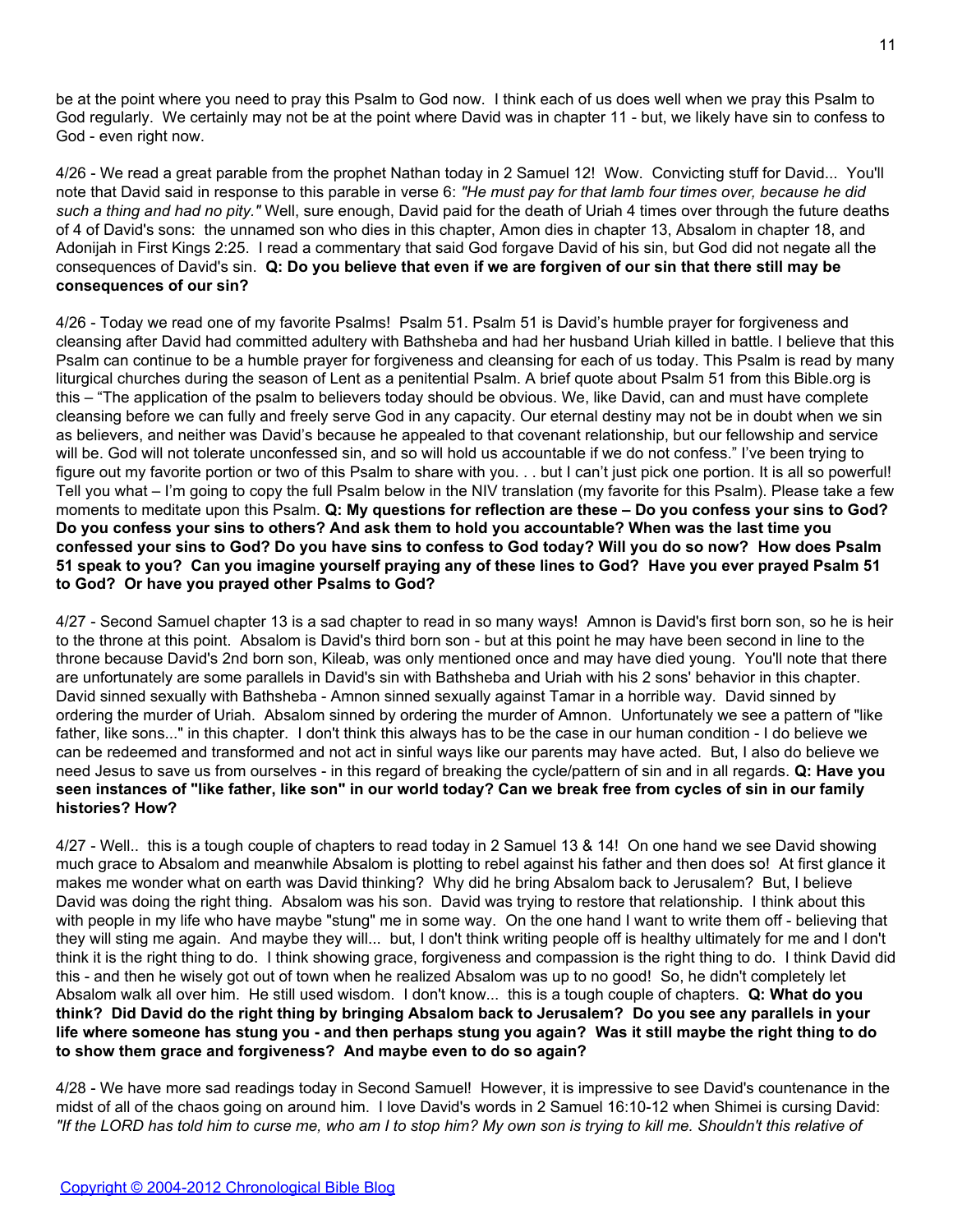*Saul have even more reason to do so? Leave him alone and let him curse, for the LORD has told him to do it. And perhaps the LORD will see that I am being wronged and will bless me because of these curses."* That is incredible faith and humility! David says first that perhaps God has told Shimei to curse him, so why try to stop it. Then at the end David basically says if God has not told Shimei to curse him, then perhaps David will be blessed by God because of these wrongful curses. Great stuff! **Q: How do you act in your life today if someone is cursing you or wronging you? Do you act like David does here? With patience and wisdom? Or, do you "react" with anger and spite? Which is the better way to go?**

4/28 - At the end of today's readings we read about Ahithophel advising Absalom to sleep with David's concubines. To sleep with a king's wives or concubines was to make a claim to the throne. It is sad to read about this advice to commit a horrible act that is *"beyond hope of reconciliation",* as 2 Samuel 16:21 says in today's readings. I read a commentary that said Ahithophel advises Absalom to do this horrible act so that all of Israel will hear about it. Well, Absalom is in such a deep state of sin and wickedness at this point that he wanted Israel to also see that he was commiting this sin by setting the tent up on the palace roof. It is striking to me to see David's humility toward Shimei's curses in today's readings versus Absalom's complete pride and rebellion. **Q: See what unchecked sin can do in a life? Do you think Absalom knew he was going the Wrong Way? Or was he blinded by sin?** In a couple of days we'll read about where the Wrong Way leads Absalom...

4/28-29 - Interesting readings in Second Samuel chapter 17! The dynamics between Ahithophel's advice and Hushai's advice is fascinating. Hushai plays smartly to Absalom's ego and insecurity with the advice he gives. Ahithophel seems to realize that he's lost his status in Absalom's kingdom - and I wonder if maybe perhaps Ahithophel realized this kingdom of Absalom's would soon fall? And thus decided to kill himself? It was probably more of an ego / pride / status thing though that played into Ahithophel's tragic decision. Ahithophel, a betrayer of David, ended up taking his life in the same manner Judas, the betrayer of Jesus, does. (Not to be morbid here, but just fyi that there are 7 suicides documented in the Bible you can view this list of 7 on bible.org [at this link.](http://www.bible.org/illus.php?topic_id=1510)) It does make me very sad to read about suicide, even in the case of Ahithophel or Judas. I know obviously suicide happens still in our world today at alarming rates, which makes me incredibly sad. I just feel like all of us can have some serious down times in our life and maybe sometimes feel like just giving it up completely. I pray that if ever we really do get that down in our life, that we always remember there is redemption. There is hope. There is love. There is forgiveness. There is Jesus. No matter what we've done or what we've failed to do, let us not every give up on the everlasting hope that is Jesus in our lives. Jesus saves. Jesus even saves us from ourselves. **Q: Have you ever worked with someone to move them away from suicide? Are there any ministries, books or organizations you can recommend related to suicide prevention and assistance?**

4/29 - Psalm 3 is a wonderful Psalm of David's, when he was fleeing his own son Absalom - details of which we will read about later this year. Verse 5 stood out to me today: *"I lay down and slept. I woke up in safety, for the LORD was watching over me."* God watches over us as we sleep! I like that a lot! I hope this verse comforts you as you sleep tonight!

4/29 - Psalm 63 is beautiful! So many amazing verses... The imagery in verse 1 is fantastic - *"O God, you are my God; I earnestly search for you. My soul thirsts for you; my whole body longs for you in this parched and weary land where there is no water."* **Q: Do you earnestly search for God in your life? Each and every day? Does your soul literally thirst for God? Does your whole body long for God in this dry and weary land...?**

4/29 - Wow. Intense readings today in 2 Samuel 18. As could be expected from Absalom's pursuit of his ego and pride the past few chapters, his sin catches up with him. One commentary had the interesting point that Absalom's "pretty head & long hair" (as you'll recall from [2 Samuel 14:25-26](http://www.biblegateway.com/passage/?search=2%20Samuel%2014:25-26)) ironically ended up being his undoing as his long hair got caught up in a tree. This seems very symbolic of how pride and ego can be it's own undoing. While on one hand I do appreciate David's grace and love for his son Absalom, I have to say that I really do appreciate Joab's boldness & wisdom in rebuking David in verses 5 through 8: *"We saved your life today and the lives of your sons, your daughters, and your wives and concubines. Yet you act like this, making us feel ashamed, as though we had done something wrong. You seem to love those who hate you and hate those who love you. You have made it clear today that we mean nothing to you. If Absalom had lived and all of us had died, you would be pleased. Now go out there and congratulate the troops, for I swear by the LORD that if you don't, not a single one of them will remain here tonight. Then you will be worse off than you have ever been."* That is quite a speech by Joab to David! And I believe he was right. David's love for his son was admirable in one sense - but it also could be seen as selfish in another sense. David seemed to care more for his son than for the nation of Israel, and Joab called him out on this. It is interesting how sometimes our love for one person can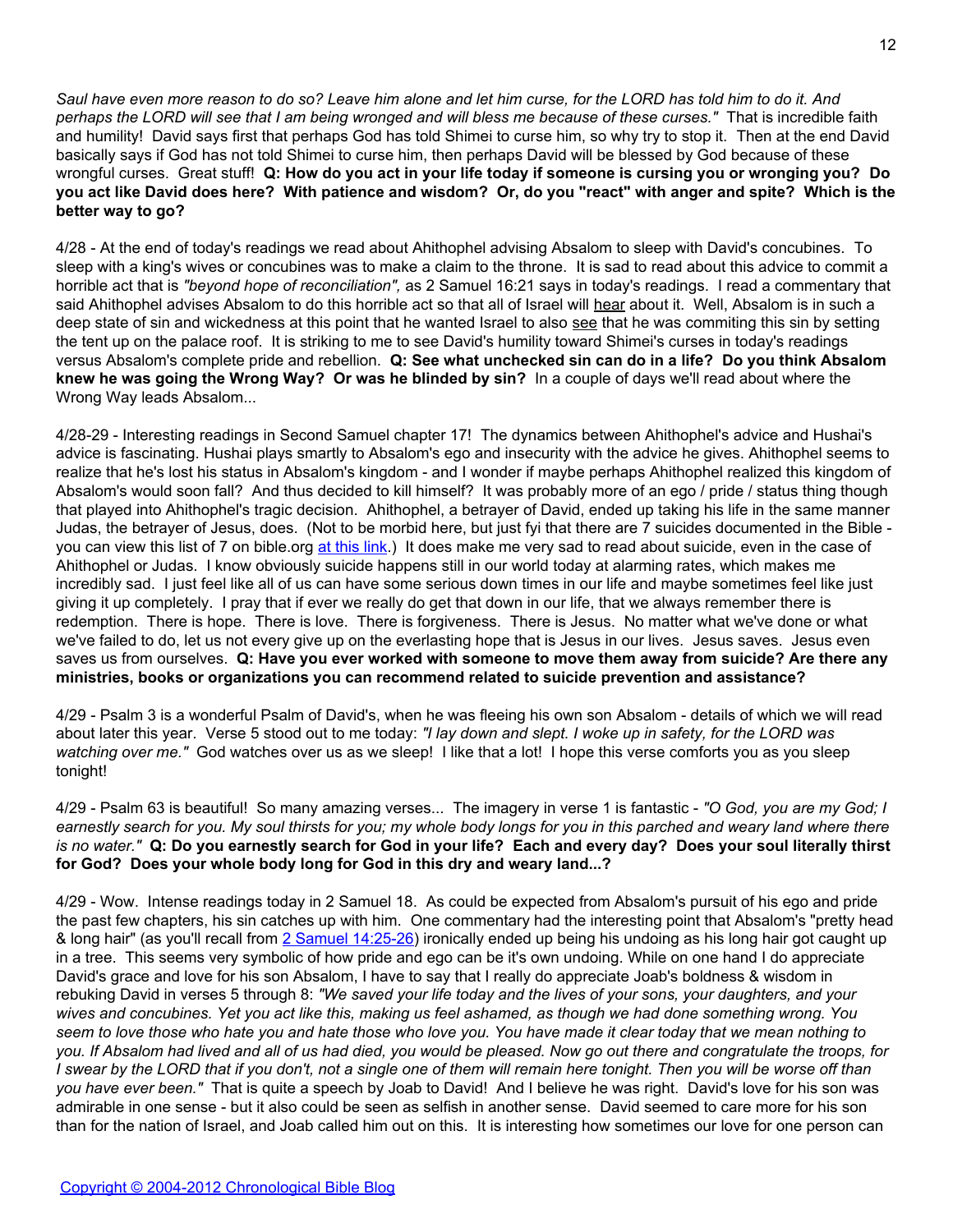cloud everything else going on in our lives. Love for one person is a beautiful thing. But it seems that we should also be cognizant of others around us too - and love them. And sometimes, like David, we may need to realize that there is a greater good - a greater love - than the singular love we have been focusing on. This is not easy to discern of course... hopefully this makes some sort of sense or doesn't sound too harsh? **Q: What is your reaction to David's grief over his son Absalom today? Why do you think he grieved so much?**

4/29 - Today is a great day of readings in Second Samuel 19! David returns to Jerusalem! I love the entire flow of today's readings as David crosses the Jordan River toward Jerusalem and shows incredible kindness to Shimei, Mephibosheth, and Barzillai along the way. However, don't forget the name Shimei just yet - the "rock thrower & curser" when David fled Jerusalem a few chapters back... On David's deathbed, later in our readings in [First Kings 2:9](http://www.biblegateway.com/passage/?search=1%20kings%202:8-9;36-46), David will pass along to his son Solomon these instructions: *"Bring his (Shimei's) gray head down to the grave in blood*..." But, this day was not a day of bloodshed, but a day of amnesty, as David exclaimed in 2 Samuel 19:22 today: *"This is not a day for execution but for celebration! I am once again the king of Israel!"*

4/30 - In Second Samuel chapter 20 today we read about the revolt of Sheba from the tribe of Benjamin. Zondervan's commentary today points out that an important thing to keep in mind here is that tribal jealousy still was brewing over the transfer of the kingship from Benjamin (Saul's tribe) to Judah (David's tribe). Sheba appeals to the Israelite suspicion that David favored his own tribe over the other tribes. As this chapter progresses Joab again shows his true colors by murdering Amasa. I'm beginning to wonder about Joab... he's ruthless. I suppose as being the commander of the army for so long, this was his "job" to be ruthless? Let me know your thoughts on Joab in the Comments section below. R., thanks for the comment in yesterday's readings saying "Joab operated out of Justice with no Love." Great point! In Amasa's case, Amasa was part of the rebellion against David led by Absalom, so again here Joab is acting out "Justice"... (and certainly no Love...) **Q: I wonder if we ever fall into this trap in our lives today as well? Operate in an unbalanced way showing nothing but Justice, and yet no Love? Or, on the other hand do we sometimes operate with just Love, and no Justice? Should we be operating with a balance of Love and Justice? Or should one (Love or Justice) outweigh the other in our life?**

4/30 - Today in Psalm 7 verse 10 we read: *"God is my shield, saving those whose hearts are true and right."* What stood out to me here is that it does not say that God saves those who "do" what is true and right. It says that God saves those whose "hearts are" true and right. As discussed in yesterday's Matthew 5 post, below, this is getting toward our interior motives and thoughts and hearts - the important thing is not what we do on the "exterior", but who we are on the "interior". And then certainly if our hearts are true and right, a natural outflow of this is doing good things on the exterior. But, it's the interior - our hearts - that matter most. **Q: How is your heart these days? Is it true and right? And do you believe that God is indeed your shield?**

4/30 - Well... Sheba's grand rebellion against David doesn't last very long! And Sheba's own clan doesn't treat him well at all... Rebellion over. Second Samuel chapter 21 begins 4 chapters that are thought to essentially be an "appendix" to First and Second Samuel. These 4 chapters contain additional information about David's reign, without regard to chronology of events. The first event we read about in today's readings about David handing over 7 of Saul's relatives to the Gibeonites is believed to have taken place after David extended his kindness initially to Mephibosheth in chapter 9 and before Absalom's rebellion. The triumphs over 4 Philistine giants is at unknown times / chronology, although verse 15 seems to indicate to me that these took place perhaps later in David's life when he was older: *"And when David and his men were in the thick of battle, David became weak and exhausted."* Somehow I can't imagine a young David becoming weak and exhausted in battle... These 4 episodes are thought to have been included to show the heroics of David's men.

### **Group discussions:**

- · Introductions.
- What were some of your favorite verses or passages from the readings?
- What are some questions that were generated for you based on the readings?
- What is something new you learned about God or the Bible from the readings?
- How did God speak to you through the readings?
- What is something you want to change or grow in your life based on the readings?
- **Discuss the bold Questions in the Study Notes**
- Any prayer requests for the group?

## **Each group is encouraged to close in prayer.**